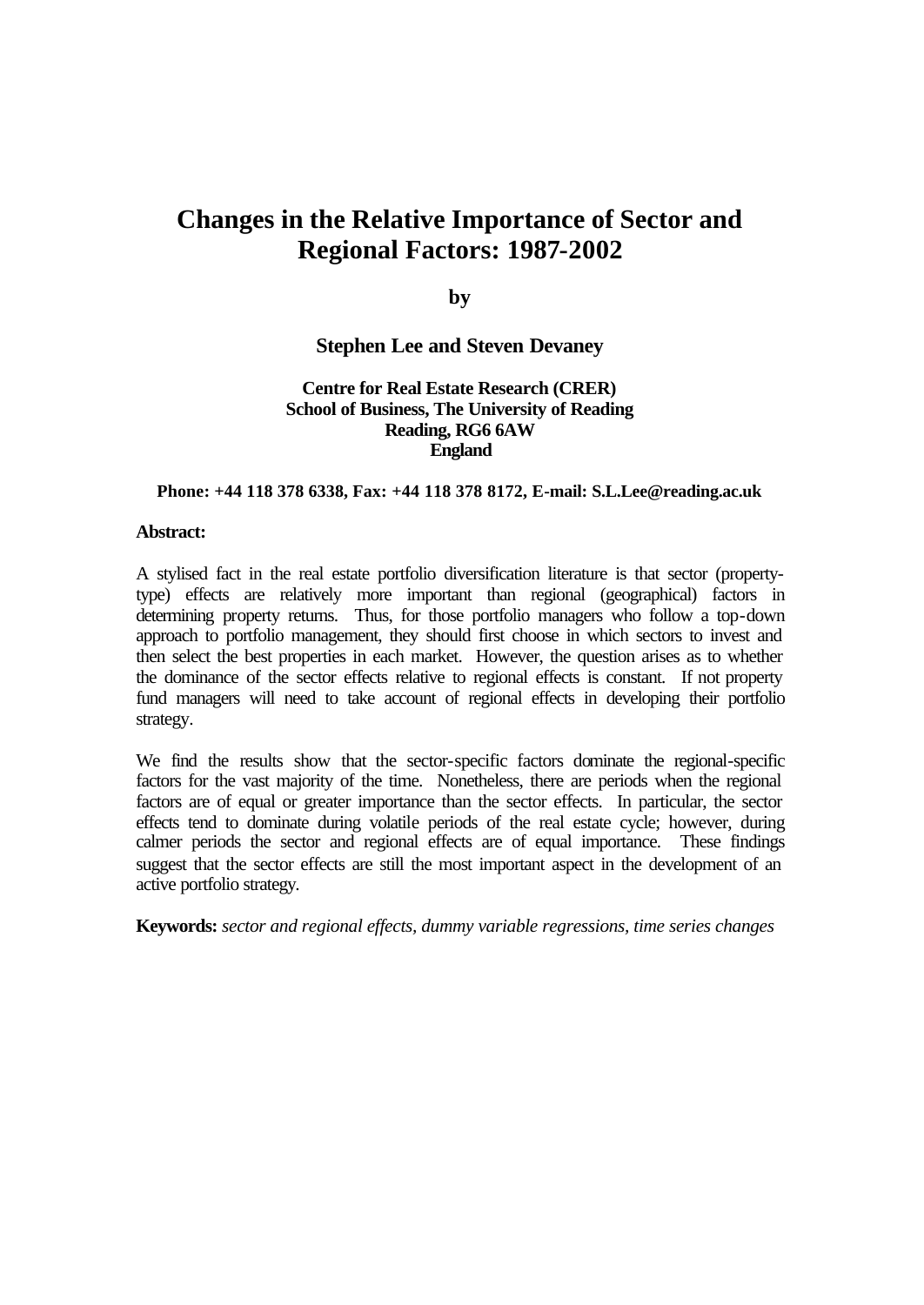#### **Changes in the Relative Importance of Sector and Regional Factors: 1987-2002**

#### **Introduction**

A stylised fact in the real estate portfolio diversification literature is that sector (propertytype) effects are relatively more important than regional (geographical) factors in determining property returns. Thus, for those portfolio managers who follow a top-down approach to portfolio management, they should first choose in which sectors to invest and then select the best properties in each market. However, the question arises as to whether the dominance of the sector effects relative to regional effects is constant. If not property fund managers will need to take account of regional effects in developing their portfolio strategy.

In order to analyse the relative importance of sector and regions in determining property returns previous studies have used the dummy variable approach of Heston and Rouwenhorst (1994, 1995). Specifically, the studies use simple dummy variables to identify the sector and regional affiliation of each property. When these dummy variables are regressed on the cross-section of property returns, the estimated coefficients on the dummy variables are the implicit, or "pure", return effects of the sectors and regional factors. Four studies have applied this approach to the real estate market; Fisher and Liang (2000), Lee (2001), Newell and Keng (2003) and Andrew et al (2003). Fisher and Liang (2000) found that sector effects were more important than regional diversification, based on quarterly data from the US. Using UK data Lee (2001) found that the pure sector effects accounted for the majority of the variance in property returns, with the pure sector effects being more than twice as large as the pure regional-specific effects. In contrast, Newell and Keng (2003) find that the results for Australia do not support the previous work with the "pure" regional factors showing marginally greater effect than the sector-specific effect. Finally, using a much larger database and a longer time period Andrew et al (2003) found that although the dominance of the sector effect is generally robust across different periods of the property cycle, there were a number of periods when the regional factor was greater than the sector effect, especially in periods of market calm. In contrast, in periods of market turbulence the sector effects tended to dominate. This implies that the variation in importance between the two factors is changing through time. As a consequence, we need to investigate this issue in greater depth in order to see whether the regional factors have gained in importance relative to the sector factors.

In order to investigate whether the sector effects are more important than regional effects all of the time or whether the regional factors are of equal or greater importance for some of the time this paper uses monthly data over the period 1987:1 to 2002:12. In this way we can track the evolution in the relative importance of the sector and regional effects more closely overtime. Specifically, we distinguish between three kinds of factors: a national effect that captures broad co-movement across property returns, in effect controlling for the property cycle; pure sector-specific effects that control for propertytype determinants of property returns; and regional-specific effects, which reflect the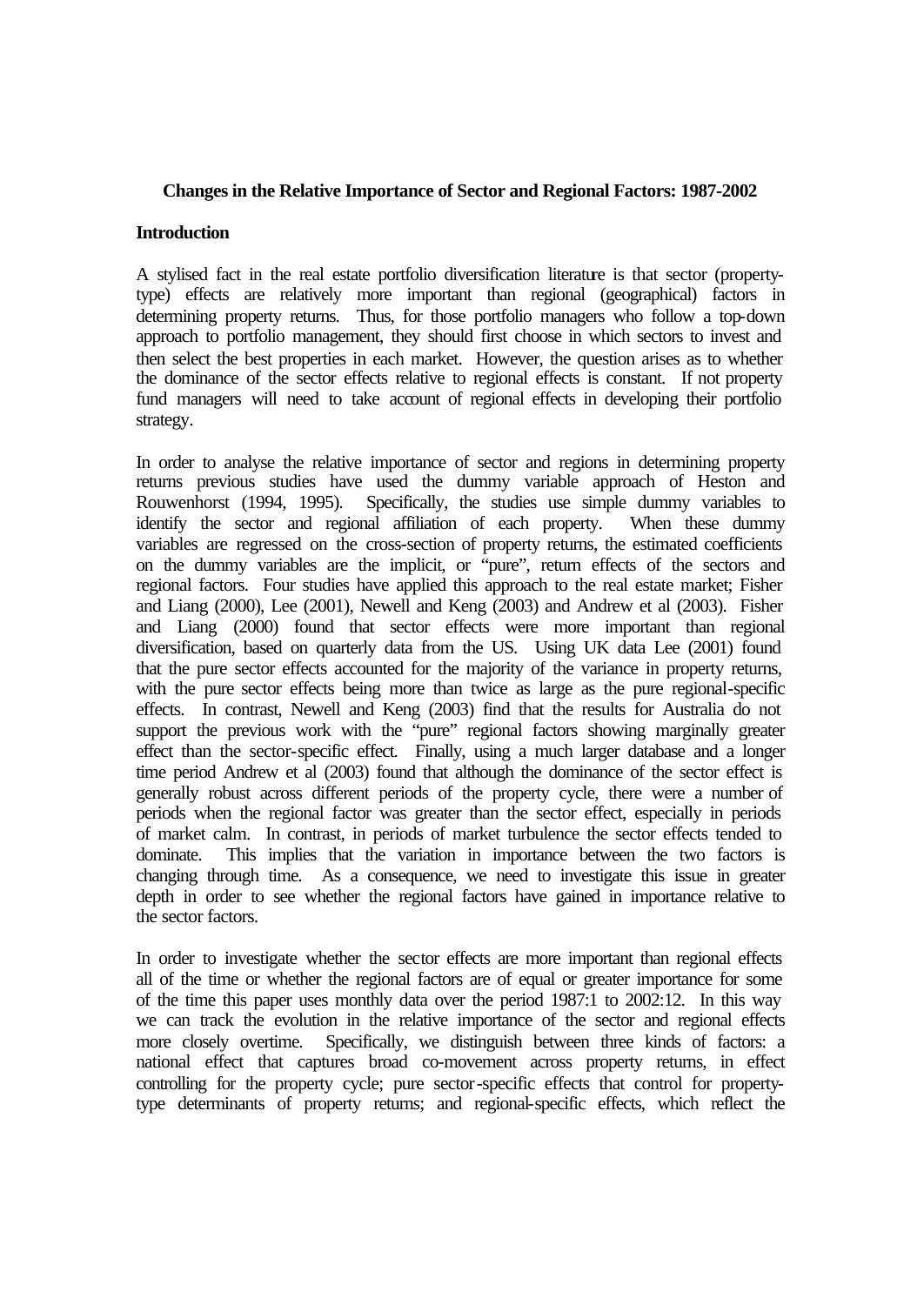different characteristics of the local market. In general, we find that although the sectorspecific factors dominate for the vast majority of the time there are a few periods when the regional factors are of equal or greater importance. In particular, the sector effects tend to dominate during volatile periods of the real estate cycle, however, during calmer periods the sector and regional effects are of equal importance. These findings suggest that the sector effects are still the most important factor in the development of an active portfolio strategy.

The paper is organized as follows. Section 2 discusses the data, while Section 3 reviews our empirical approach. Section 4 presents the results. Section 5 concludes the study.

#### **Data**

It is important that the data used in this study is a realistic and unbiased representation of the performance of property in the UK. The databases of Investment Property Databank (IPD) provide such a source. IPD are a commercial organisation providing independent performance measurement and benchmarking services to property investors. Their databases are made up from individual property data supplied by contributing investors. These include insurance companies, pension funds and quoted property companies. Of particular interest in this study are those properties that are valued monthly and for which monthly performance figures are recorded. These properties form the dataset from which IPD's *UK Monthly Index* is constructed. Those funds that have monthly valuations of their property portfolios are generally either Property Unit Trusts (PUTs) or Managed Funds, both of which are required to have monthly valuations by UK law. The monthly dataset is a subset of the annual databank, but has a slightly different sector and regional composition. This is because these funds do not tend to hold large portfolios of properties and so do not invest in properties with a large lot size, such as Shopping Centres. In total, at the end of December 2002 the monthly index was based on the performance of 2,484 properties with an aggregate value of £11.6 billion from 53 funds (IPD, 2003).

The data used in this study is essentially all the standing investments in the monthly dataset described above. Standing investments are properties that are held in portfolios and not bought or sold, or subject to development or significant improvement expenditure during a particular period. However, properties that did not belong to one of the three main sectors (retail, office and industrial) were excluded from the analysis. These were typically properties in such sectors as agricultural land, residential property and leisure, which do not form a significant part of most institutional investment portfolios.

The analysis was run from the first month of 1987 (the first period in which monthly data is available) through to the last month of 2002, 192 months in all. Over this period, the number of properties covered varied, with around 1,000 properties in the early months, later rising to around 2,500 towards the end of the period. Despite this, the sector and regional composition remains relatively stable from month to month, with little deviation from the average proportions shown in Table 1.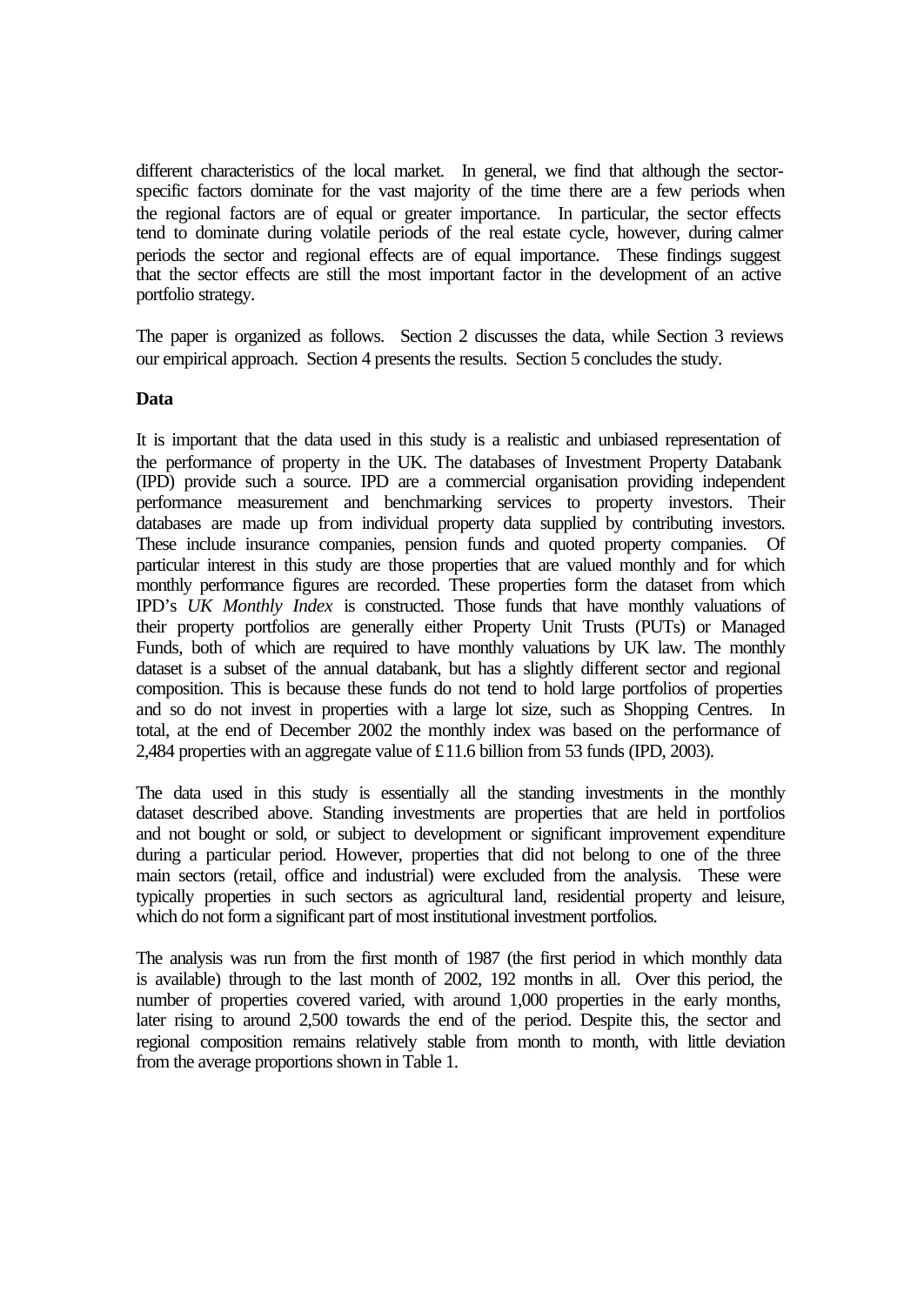**Table 1: Average Sector and Regional Proportions: 1987 to 2002**

| <b>Sector</b>     |     | <b>Region</b>     |     |  |
|-------------------|-----|-------------------|-----|--|
| <b>Retail</b>     | 53% | <b>London</b>     | 18% |  |
| <b>Office</b>     | 27% | <b>South East</b> | 35% |  |
| <b>Industrial</b> | 20% | Rest of UK        | 47% |  |

The low frequencies in the early periods place a restriction on the classification of properties into sectors and regions. Thus, the analysis is kept to three sectors; retail, office and industrial and three super-geographical regions; London, the rest of the South East and the rest of the UK. The use of three super-regions suggested in previous studies by Eichholtz et al (1995) and Lee and Byrne (1998). In addition, this has the advantage that on average the sector and region portfolios are of equal size. Thus, we mitigate any potential bias against finding important regional effects induced by more refined regional classifications compared with sector portfolios that are larger and therefore more diversified (see Griffin and Karolyi, 1998). While, Andrew et al (2003) showed that the use of more refined regional classifications makes no significant difference on the results from the 3-by-3 sector regional scheme adopted here<sup>1</sup>.

#### **Methodology**

Following Heston and Rouwenhorst (1994, 1995), we assume that the return on each property depends on four components: a national factor  $(\alpha)$ , sector factors  $(\beta)$  and regional factors (γ) and a property-specific disturbance  $ε$ ). The paper estimates a timeseries for the realization of the common national factor, sector factors and regional factors by running the following cross-sectional regression every month from 1987:1 to 2002:12: using the following equation:

$$
R_{i} = \alpha + \mathbf{\hat{a}} \beta_{i,j} F_{j} + \mathbf{\hat{a}} \lambda_{i,k} F_{k} + \varepsilon_{i}
$$
\n(2)

where:

l

| R.                | $=$ the return of property i in time period t      | $i = 1,N$         |
|-------------------|----------------------------------------------------|-------------------|
| α                 | $=$ the return on the market in general            |                   |
| $\beta_{\rm j}$   | $=$ the return to the sector factor j              | $i = 1, \dots M$  |
| $\lambda_{\rm k}$ | $=$ the return to the regional factor $k$          | $k = 1, \dots, L$ |
| $F_i$             | $= 1$ if the property is in sector j, 0 otherwise. |                   |
| $\rm{F}_k$        | $= 1$ if the property is in region k, 0 otherwise  |                   |

Equation (1) cannot be estimated in its present form because it is unidentified due to perfect multicollinearity. Intuitively, this is because every property belongs to both a region and a sector, so that region and sector effects can be measured only relative to a

<sup>&</sup>lt;sup>1</sup> All the handling and processing of individual property data was done by IPD to maintain investor confidentiality.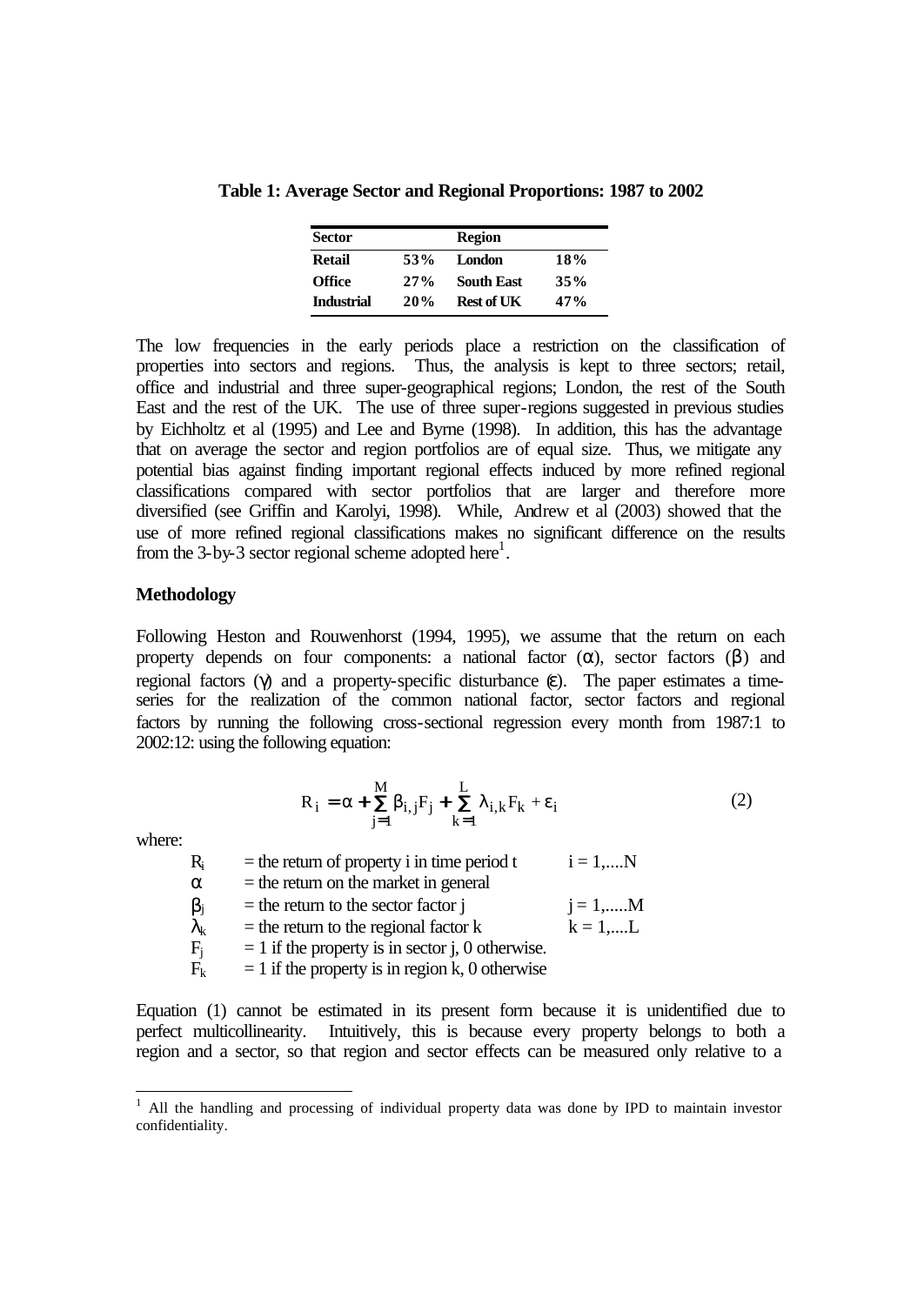benchmark. One possibility would be to arbitrarily choose one region in one sector as a base, and estimate equation (1) under the restriction that this sector and region are zero.

Rather than apply such an arbitrary sector/regional choice, Morgan (1964), Sweeny and Ulveling (SU) (1972), Suits (1984) and Kennedy (1986) have all introduced proposals for presenting the results of a regression when there are one or more qualitative variables. Morgan (1964) illustrated the transformation for a single dummy variable with three classes using a hypothetical problem. SU extended the approach of Morgan to several dummy variables as well as explanatory variables. Suits (1984) and Kennedy (1986) present a similar transformation to that of SU. All authors suggest that once a restricted version of equation (1) is estimated the coefficients of the deleted sector and region can be recovered by adding a constant to each of the estimated sector and regional coefficients and subtracting the sum of the two constants from the intercept  $\alpha$ . Where the constants to be added and subtracted are the proportions of the data in each sector j and region k.

This approach simplifies the interpretation of the coefficients but does not affect the statistical properties of the model (see Suits, 1984) and Kennedy, 1986). The intercept  $\alpha$ reflects the return on the equal-weighted portfolio of the sampled property across the UK - a benchmark against which sector- and regional-specific effects are measured. Because (1) is estimated month-by-month,  $\alpha$  will vary over time, capturing the impact of the UK property cycle on property returns across sectors and regions. Thus, the estimated sector and regional coefficients represent excess returns relative to this return. As long as no two sectors in the sample have exactly the same proportion of properties across the regions there is no identification problem in estimating these regionally neutralised sector effects and sector-neutralised regional effects simultaneously.

We follow the literature in using different metrics to quantify the importance of sector and region effects. First we follow Rouwenhorst (1999) in using mean absolute deviations (MADs) of the sector and region coefficients from equation 1. We report the equal-weighted average for the three sectors and three regions to compare the relative importance of the sector and regional effects. The sector MAD can be interpreted as the average tracking error for returns on region-neutral sector portfolios relative to returns on the benchmark portfolio. The regional MAD has an analogous interpretation. We then consider the ratio of these average sector effects to the average regional effects as a measure of the relative importance of the sector factor relatively to the regional factor (Cavaglia et al, 2000). Intuitively, the implication of the MADs for portfolio managers is as follows. If the ratio is greater than one the return of a portfolio that is not diversified across sectors will on average deviate from the benchmark more than a portfolio that is not diversified across regions.

For the second metric we follow Heston and Rouwenhorst, 1995 and compute the estimated variances of the "pure" region and sector effects from equation (1). In addition, we also report the equal-weighted averages of these variances to compare the relative importance of the sector and regional effects. The higher the variance of sector (region) effects, the higher the proportion of the variability in excess returns explained by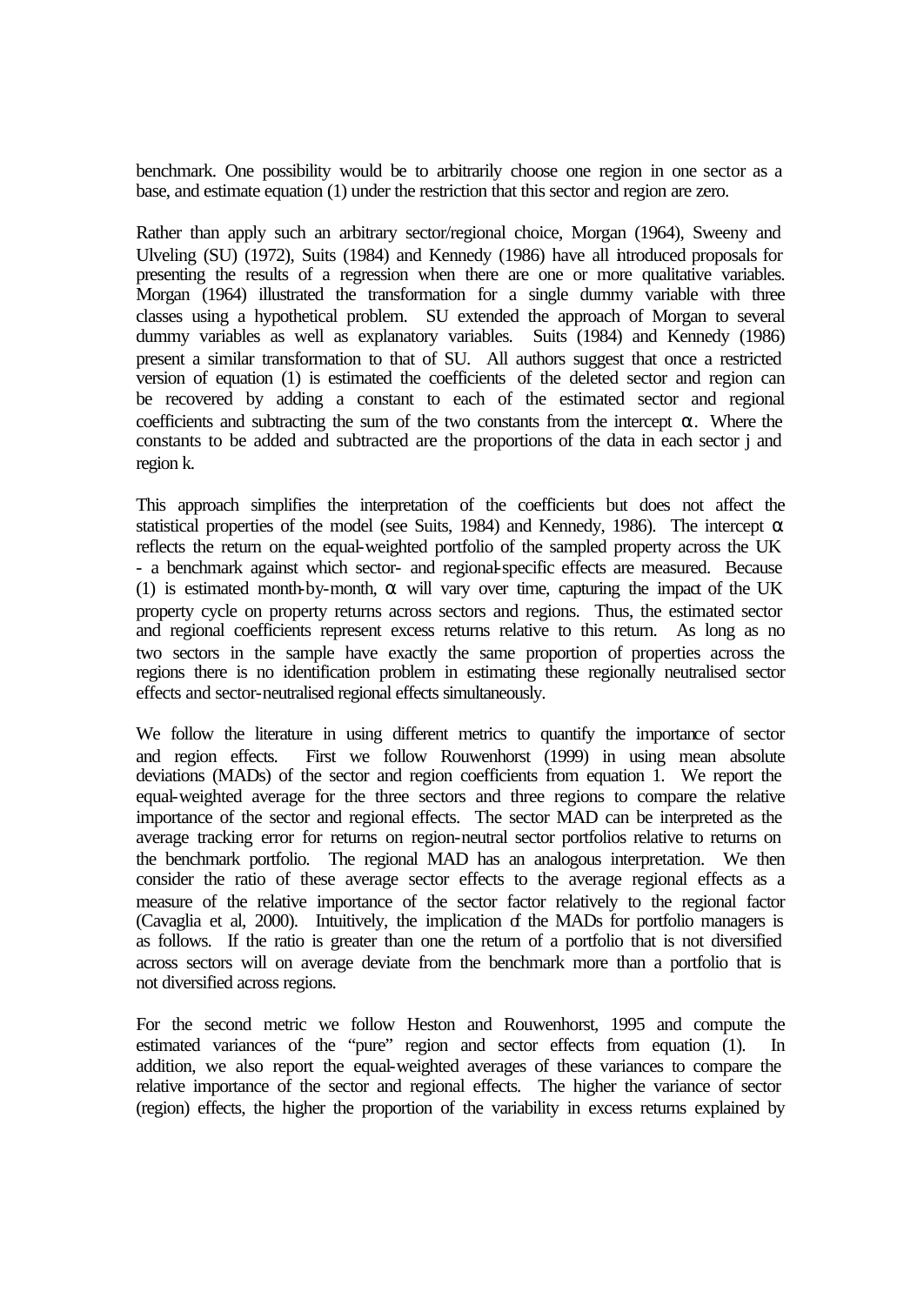sector (region) factors. More intuitively, if the variability of sector effects is higher than that of regional effects, portfolio managers can achieve more reduction in risk by diversifying across sectors than by diversifying across regions.

Finally we follow Beckers et al (1996) and compare the explanatory power of the individual factors, as measured by adjusted  $\mathbb{R}^2$ , in determining property returns relative to that of the full model including all factors. The difference in the cross-section of explanatory power measures the contribution of the omitted variable to explaining individual property returns in a given period t.

#### **Overall Results**

We first discuss the time-series excess coefficients of the sector and region effects. Table 2 gives these values for the individual sectors and regions and for the absolute composite sector and region effects over the full sample period, January 1987 to December 2002, and for four-year sub-periods in Panel A. The interpretations of the coefficients are, as outlined above, the impact on a property returns of each factor (sector and region) net of common national effects. For example, the coefficient for offices in Period 1 (2.05%) indicates that investment in an equal weighted portfolio of office properties, diversified across the UK out-performed by 2.05% per annum compared with the average return of the equal weighted UK property portfolio. In contrast, in Period 2 investment in an equal weighted office portfolio under-performed the UK average by 3.75% per annum. In a similar way, if the coefficient for South East property in Period  $1 (0.44\%)$  is considered it suggests that investment in an equal weighted portfolio of retail, offices and industrial properties diversified across the South East under-performed on average by 0.44% compared with the UK market in general and continued to do so in every sub-period year up to and including 2002. Overall the coefficients in Table 2 show that the 'best' portfolio to hold in Period 1 would have been a portfolio in the industrials, over-weighted in London. In contrast the 'best' portfolio to hold in Period 2 would have been invested industrials, over-weighted in the Rest of the UK. This shift in composition largely reflects cyclical influences specifically the difference in timing of both business and real estate cycles across the UK.

When we compare the overall absolute average of the sector coefficients (1.51) to that for the regional coefficients (0.42), we find a ratio of 3.6:1, which is considerably higher than that found by Andrew et al (2003) (1.4:1) using annual data. However, the dominance of the sector effects is not constant. The sector effects dominate in the first and last subperiods, both periods of market volatility, while the regional effects dominate in the second and third sub-periods, periods of relative calm. This suggests that sector effects are more important in determining property returns in periods of market boom and bust, whereas sector and regional effects are of equal importance in periods of market calm.

Next we discuss the variances of the sector and regional factors shown in Panel B of Table 2. These results show a number of features of interest. First, there is a wide divergence in variances across sectors even after controlling for the common national factor and the "pure" regional factor. The office and industrial sectors showing the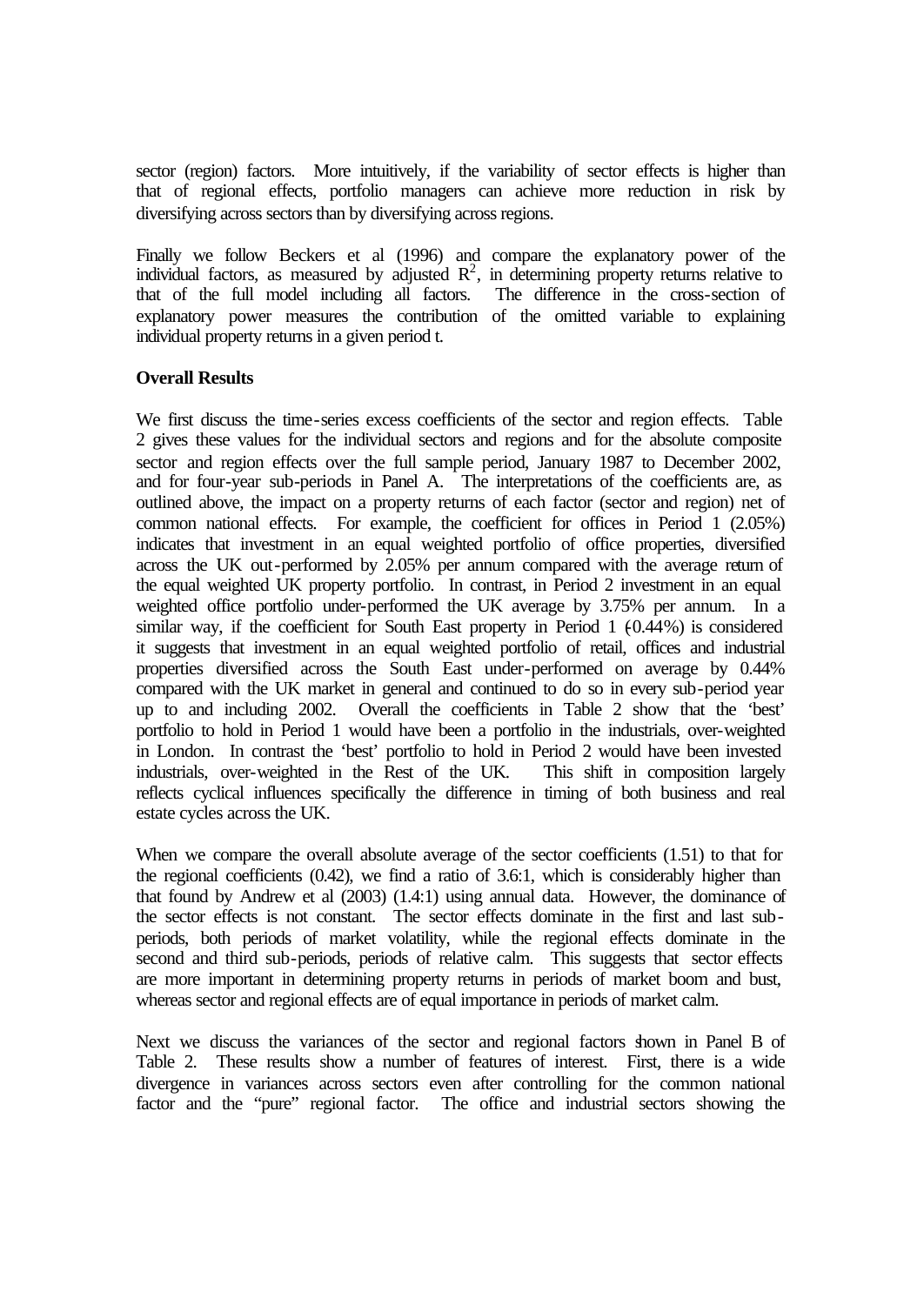greatest variance and retails the least. Second, the variability of the regional factors is generally lower than that of the sector effects, except for the London region. Indeed, the London region has the highest variance overall and often shows a greatest variance in the various sub-periods of any sector or region. For instance, in the first sub-period the London regions variance (40.63% squared) was much greater than that of industrials and retails and only marginally less than that of offices. This confirms the view that the London region needs to be considered as a separate property market in its own right (see Cullen, 1993 and Hamelink et al, 2000 and Andrew et al, 2003). Third, Table 2 shows that sector effects on average have been more variable than region effects over the full sample period. The ratio of the composite sector effects variance (15.76%-squared) to the composite region effects variance (9.25%-squared) is about 1.7:1. This result is similar to that of Lee  $(2001)$   $(2:1)$  but less than that found by Andrews et al  $(2003)$   $(3:1)$ . Fourth, the four-year sub periods in Table 2 show that the composite variances of the sector and region effects have changed considerably overtime. Sector effects are the most variable at the beginning (1987-1990) and at the end (1999-2002) of the sample. Regional effects are the most variable in the period of the sample (1987 and 1990) but have not risen at the end of the sample as the sector effects.

#### **Table 2: Decomposition of Annualised Property Returns into Sector and Regional Factors 1987:1 - 2002:12**

| <b>Panel A Coefficients</b><br><b>Sectors</b><br>Retail<br>Office<br><b>Industrial</b><br><b>Absolute Average</b><br><b>Region</b> | Period 1<br>$-3.41$<br>2.05<br>6.88<br>4.11<br>1.05<br>$-0.44$<br>0.03 | Period 2<br>1.04<br>$-3.75$<br>2.74<br>2.51<br>-3.98<br>$-1.03$ | Period 3<br>$-0.42$<br>$-0.24$<br>1.71<br>0.79<br>2.45 | Period 4<br>$-0.84$<br>0.56<br>1.81<br>1.07<br>1.77 | <b>Full Period</b><br>$-0.91$<br>$-0.34$<br>3.29<br>1.51<br>0.32 |
|------------------------------------------------------------------------------------------------------------------------------------|------------------------------------------------------------------------|-----------------------------------------------------------------|--------------------------------------------------------|-----------------------------------------------------|------------------------------------------------------------------|
|                                                                                                                                    |                                                                        |                                                                 |                                                        |                                                     |                                                                  |
|                                                                                                                                    |                                                                        |                                                                 |                                                        |                                                     |                                                                  |
|                                                                                                                                    |                                                                        |                                                                 |                                                        |                                                     |                                                                  |
|                                                                                                                                    |                                                                        |                                                                 |                                                        |                                                     |                                                                  |
|                                                                                                                                    |                                                                        |                                                                 |                                                        |                                                     |                                                                  |
|                                                                                                                                    |                                                                        |                                                                 |                                                        |                                                     |                                                                  |
|                                                                                                                                    |                                                                        |                                                                 |                                                        |                                                     |                                                                  |
| <b>London</b>                                                                                                                      |                                                                        |                                                                 |                                                        |                                                     |                                                                  |
| <b>South East</b>                                                                                                                  |                                                                        |                                                                 | $-0.45$                                                | $-0.21$                                             | $-0.53$                                                          |
| <b>Rest UK</b>                                                                                                                     |                                                                        | 2.55                                                            | $-0.45$                                                | $-0.48$                                             | 0.41                                                             |
| <b>Absolute Average</b>                                                                                                            | 0.51                                                                   | 2.52                                                            | 1.12                                                   | 0.82                                                | 0.42                                                             |
| <b>Panel B Variances</b>                                                                                                           | Period 1                                                               | Period 2                                                        | Period 3                                               |                                                     | <b>Period 4 Full Period</b>                                      |
| <b>Sectors</b>                                                                                                                     |                                                                        |                                                                 |                                                        |                                                     |                                                                  |
| <b>Retail</b>                                                                                                                      | 18.08                                                                  | 2.32                                                            | 0.69                                                   | 5.61                                                | 9.24                                                             |
| Office                                                                                                                             | 41.39                                                                  | 7.52                                                            | 2.33                                                   | 10.10                                               | 19.88                                                            |
| <b>Industrial</b>                                                                                                                  | 34.18                                                                  | 13.07                                                           | 2.64                                                   | 4.90                                                | 18.16                                                            |
| <b>Sector Average</b>                                                                                                              | 31.22                                                                  | 7.64                                                            | 1.89                                                   | 6.87                                                | 15.76                                                            |
| <b>Regions</b>                                                                                                                     |                                                                        |                                                                 |                                                        |                                                     |                                                                  |
| <b>London</b>                                                                                                                      | 40.63                                                                  | 5.58                                                            | 3.20                                                   | 6.33                                                | 20.36                                                            |
| <b>South East</b>                                                                                                                  | 5.60                                                                   | 2.38                                                            | 1.20                                                   | 0.39                                                | 2.48                                                             |
| <b>Rest UK</b>                                                                                                                     | 9.84                                                                   | 2.11                                                            | 0.57                                                   | 0.85                                                | 4.91                                                             |
| <b>Regional Average</b>                                                                                                            | 18.69                                                                  | 3.35                                                            | 1.66                                                   | 2.52                                                | 9.25                                                             |
| Panel C Adjusted $\mathbb{R}^2$                                                                                                    | Period 1                                                               | Period 2                                                        | Period 3                                               | Period 4                                            | <b>Full Period</b>                                               |
| <b>Sector</b>                                                                                                                      | 1.37                                                                   | 1.28                                                            | 0.22                                                   | 1.64                                                | 1.13                                                             |
| Region                                                                                                                             | 0.16                                                                   | 0.65                                                            | 0.19                                                   | 0.33                                                | 0.33                                                             |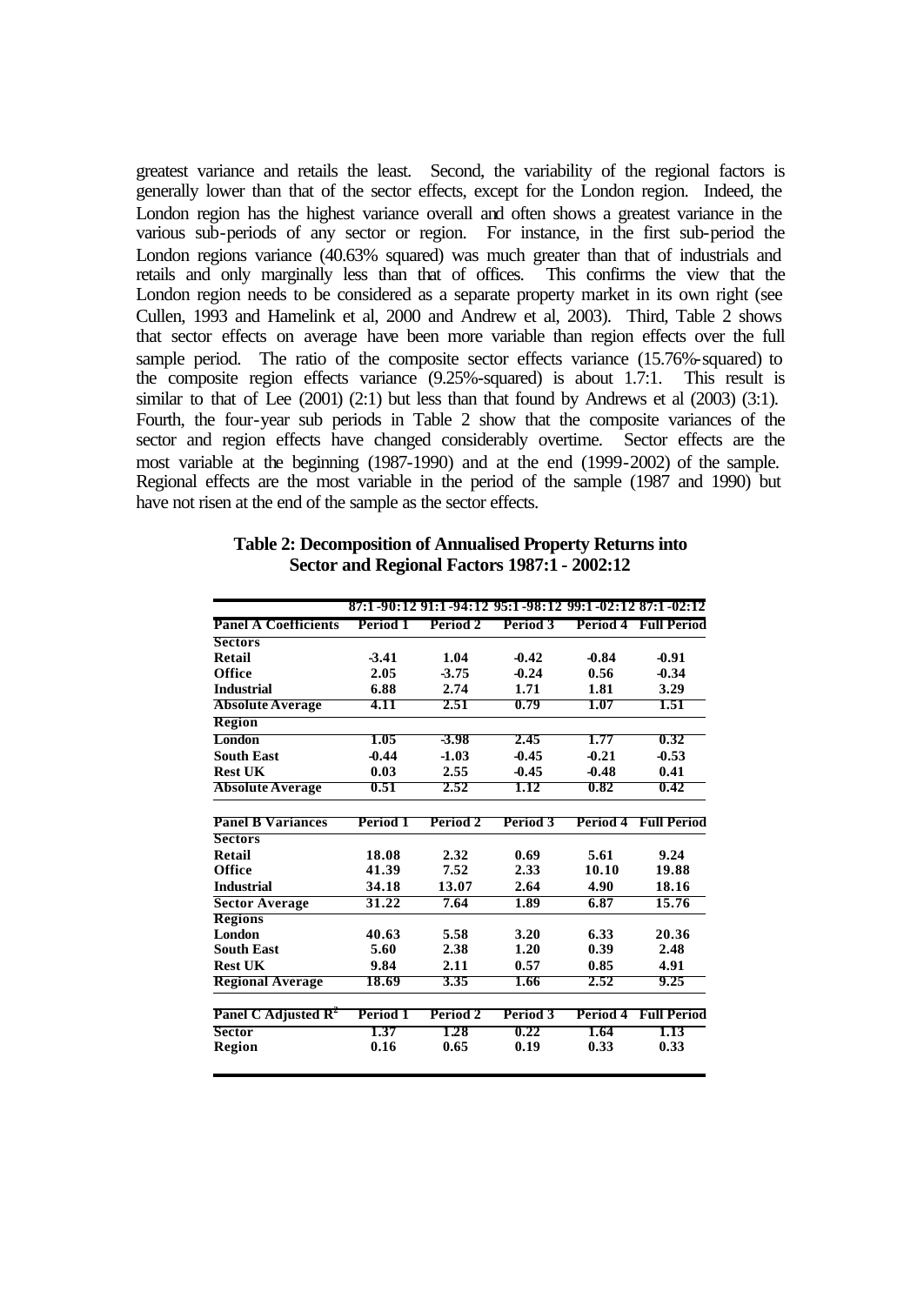Finally, Panel C of Table 2 shows that the sum of the explanatory power of the sector and regional dummies is very small. On average the sector effects account for only 1.2% and the regional factors only 0.3% of the variability of monthly returns in the UK. This is much smaller that that found by Andrew et al (2003), 5% for the sector factors and 3.7% for the regional effects using annual data. This suggests that other variables are of greater importance than sector and regional classification in determining property returns. Nonetheless, when we compare the explanatory power of the sector-specific factors to that of the regional effects, the adjusted  $R^2$  values of the sectors are always greater than those of the regions. For the sector effects the adjusted  $\mathbb{R}^2$  values are highest in Period 4 and least in Period 3, whereas the adjusted  $\mathbb{R}^2$  values for the regional factors is highest in Period 2 and least in Period 1.

#### **The Evolution through time of the Sector/Regional Effects**

The results above represent the average relative influences of sector and regions between January 1987 and December 2002. However it is very likely that these relative influences are evolving through time. More precisely, the regional factors may have gained in importance relative to the sector factors. To test this hypothesis, we compute the 2-year moving average of the average sector effects and of the average regional effects for two of the three metrics, the MADs and variances. We then consider the ratio of these average sector effects to the average regional effects as a measure of the relative importance of the sector factor relatively to the regional factor. Thus, a ratio greater than one means that in period t sector effects dominate regional effects, the opposite is true if the ratio is smaller than one. The choice of a 2-year period results form the trade-off between using a shorter period that could lead to a lack of statistical power, and using a longer period, which could excessively smooth the data.

Figure 1 plots of the sectors and regions MADs and the MAD of the national factor. The national factor MAD shows the broad co-movement across property returns, in effect representing the property cycle. As is clearly seen the late 1908s and early 1990s was a period of a major boom and bust in the performance of property in the UK. This was then followed by a minor boom and bust from 1993-1996. This in turn was followed by a much longer period of average performance that ended in 2001, since which time the UK property market has seen another short rise.

Figure 1 shows that in line with the results in Table 2 the magnitude of sector MADs has changed over time. The two-year average of the sector MADs at the beginning of the sample measures 5.72% per annum (in absolute terms). This number then rises with the boom in the property market in general to peak at 7.99% per annum (in absolute terms) in February 1990 and then gradually falls back to a low of 1.03% per annum (in absolute terms) in January 1998. The sector factor MADs then hovers between 1 and 3% per annum until the end of the sample in December 2002 (2.01%), which is significantly below the initial estimate. The pattern for region MADs is similar but almost dways less than the sector effects, consistent with the results in Table 2. The two-year average of the region MADs at the beginning of the sample is 3.57% per annum (in absolute terms) and then between 3.5% and 1% until the end of the sample.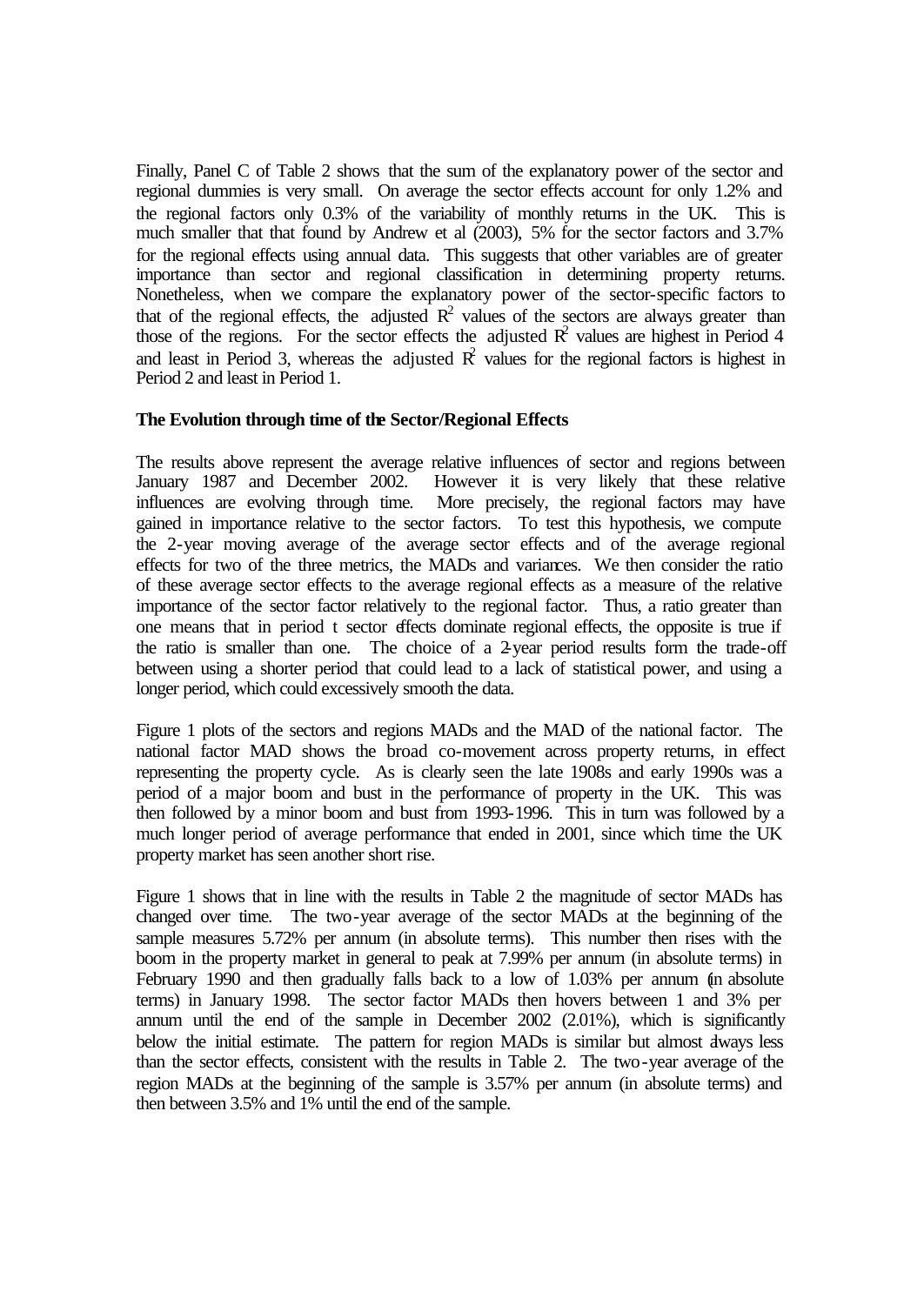Figure 2 takes a more direct look at the relative importance of the sector and region effects. It plots the two-year moving average of the ratio of sector to region variances. Consistent with Figure 1 the ratio of the sector variances relative to the regional variances is always greater than one except for the period from September 1993 to June 1996 and again from June 1997 to May 1999. Figures 3 and 4 for the sector and regional variances tell a similar story.

#### **5. Conclusion**

The benefits of sector and regional diversification in property portfolios have been well documented in the literature. However, the question arises as to whether the dominance of the sector effects effect relative to regional effects is constant. In order to investigate whether the sector effects are more important than regional effects all of the time or whether the regional factors are of equal or grater importance for some periods this paper uses monthly data over the period 1987:1 to 2002:12 for a sample of over 1000 properties. In this way we can track the evolution in the relative importance of the sector and regional effects over time. Taken together the results presented in Table 2 and Figures 1-4 show that the sector-specific factors dominate the regional-specific factors for the vast majority of the time. Nonetheless, there are periods when the regional factors are of equal or greater importance to the sector effects. In particular, the sector effects tend to dominate during volatile periods of the real estate cycle; however, during periods of relative calm in the UK property market the sector and regional effects are of equal importance. These findings suggest that the sector effects are still the most important aspect in the development of an active portfolio strategy.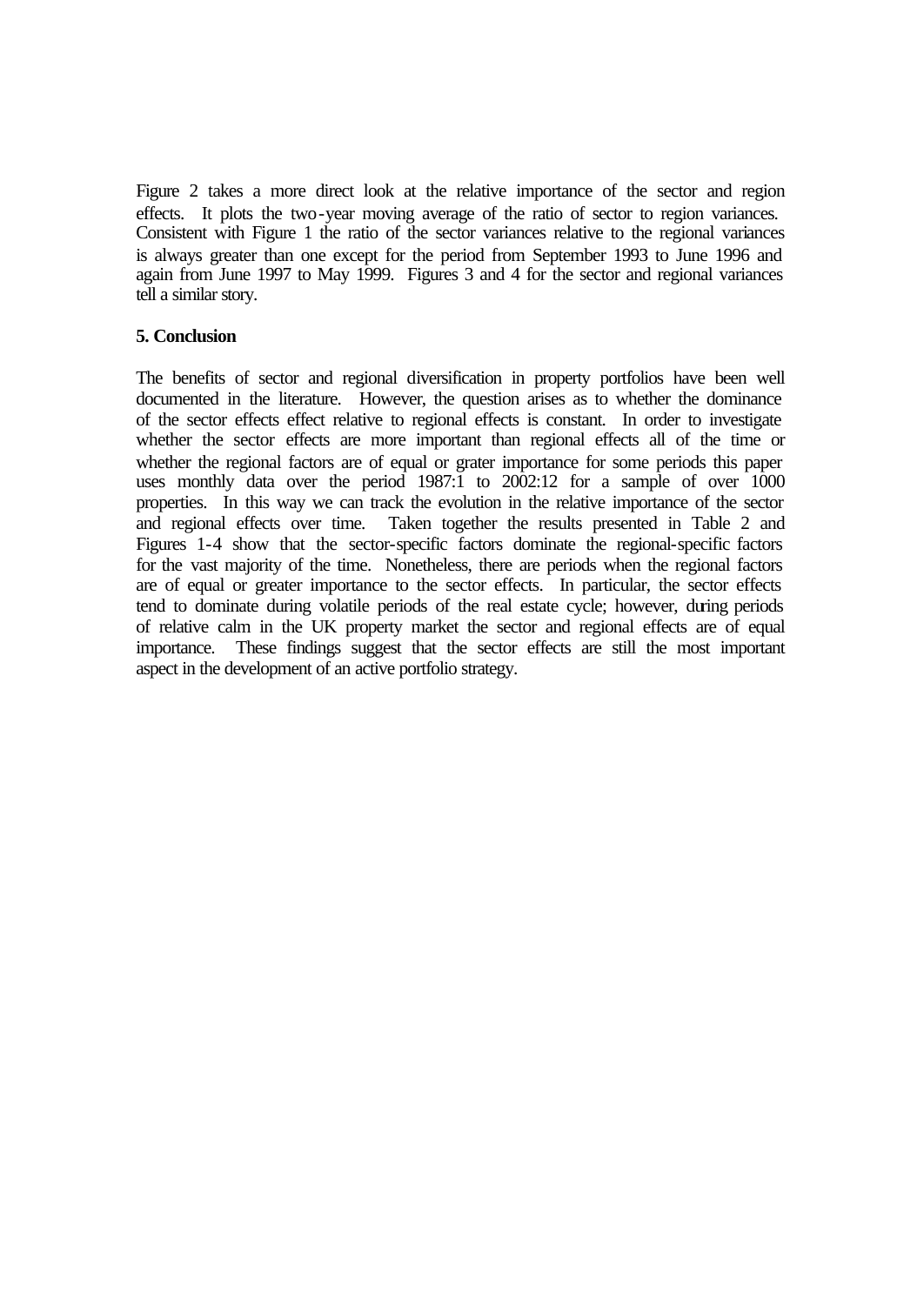#### **References**

Andrew, M., Devaney, S. and Lee, S.L. (2003) *Another Look at the Relative Importance of Sectors and Regions in Determining Property Returns*, Presented at the Dublin Research Symposium 2003, University College Dublin, March 2003.

Beckers S., Connor, G. and Curds, R. (1996) National Versus Global Influences on Equity Returns. *Financial Analysts Journal*, **52**, 2, March/April, p. 31-39

Cavaglia, S., Brightman, C. and Aked, M. (2000) The Increasing Importance of Industry Factors, *Financial Analysts Journal*, September/October, 41-54

Cullen, I. (1993) Cluster Analysis and Property Risk, in *The Cutting Edge: Proceedings of the RICS Property Research Conference*, Royal Institution of Chartered Surveyors, London, 21-36.

Eichholtz, P. M. A., Hoesli, M., MacGregor, B. D. and Nanthakumaran, N. (1995), Real Estate Portfolio Diversification by Property Type and Region, *Journal of Property Finance*, **6**, 3, 39-62.

Fisher, J.D. and Liang, Y. (2000) Is Property-type Diversification More Important than Regional Diversification, *Real Estate Finance*, **17**, 3, 35-40

Griffin, J. and Karolyi, A. (1998) Another Look at the Role of Industrial Structure of Markets for International Diversification Strategies. *Journal of Financial Economics*, **50**, 351-373

Grinold R., Rudd, A., and Stefek, D. (1989), Global Factors: Fact or fiction?, *Journal of Portfolio Management*, **16**, 79-88

Hamelink, F., Hoesli, M., Lizieri, C. and MacGregor, B.D. (2000) Homogeneous Commercial property markets Groupings and Portfolio Construction in the United Kingdom, *Environment and Planning A*, **32**, 323-344.

Heston, S.L. and Rouwenhorst, K.G. (1994) Does Industrial Structure Explain the Benefits of International Diversification? *Journal of Financial Economics*, **36**, 3-27

Heston, S. L. and Rouwenhorst, K.G. (1995) Industry and Country Effects in International Stock Returns, *The Journal of Portfolio Management*, Spring, 53-58

IPD (2003), *IPD UK Monthly Index*, London: Investment Property Databank Ltd.

Kennedy, P, (1986) Interpreting Dummy Variables, *Review of Economics and Statistics*, **68**, 174 175.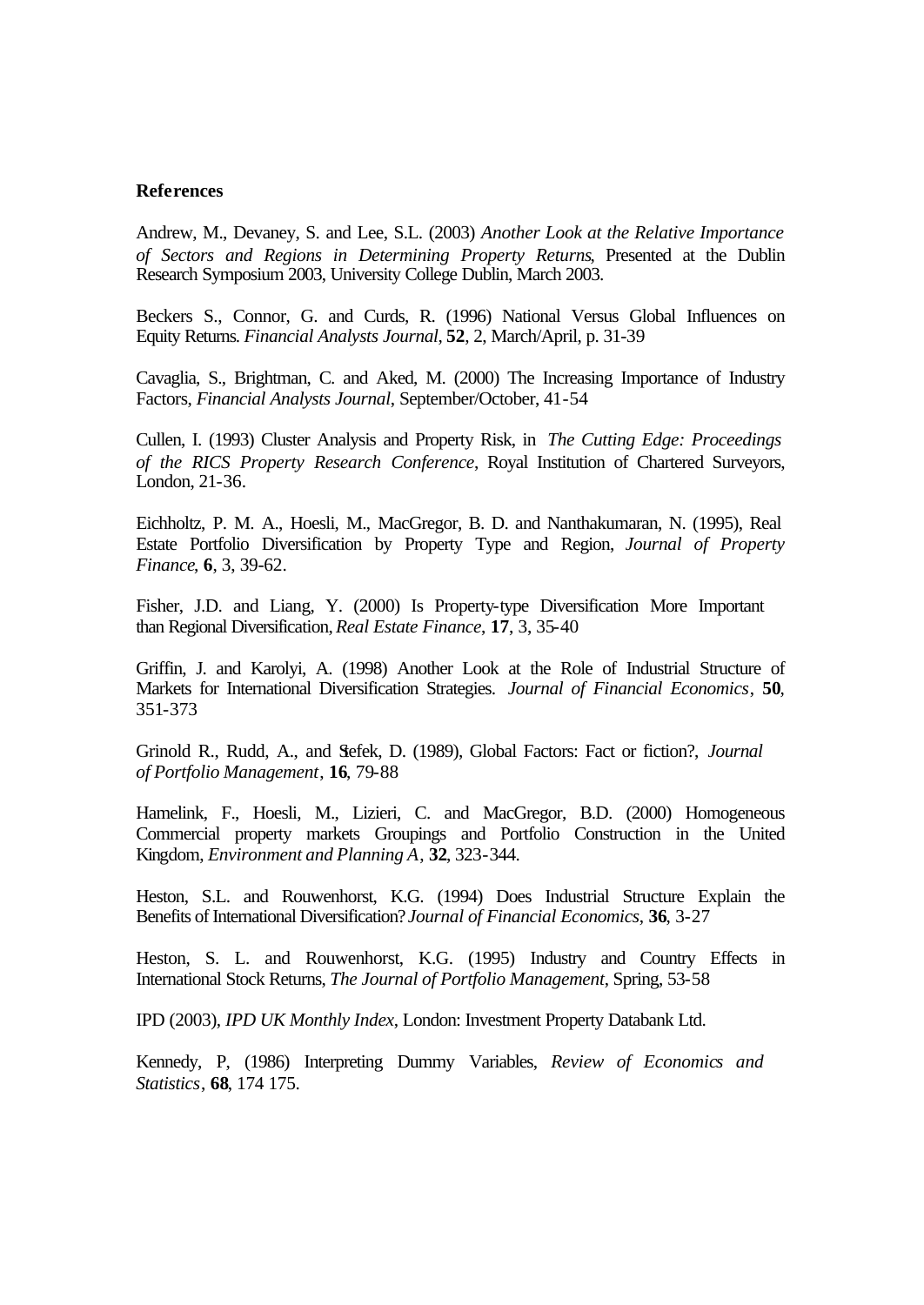Lee, S. L. and Byrne, P. J. (1998), Diversification by Sector, Region or Function? A Mean Absolute Deviation Optimisation, *Journal of Property Valuation and Investment*, **16**, 1, 38-56

Lee, S.L. (2001) The Relative Importance of Sector and Regional Factors in Real Estate Returns, *Journal of Portfolio Management* , **7**, 2, 159-168

Morgan, J. (1964) A Note on the Interpretation of Multiple Regression Using Dummy Variables, *Survey Research Centre, Institute for Social Research, University of Michigan*, April, 28, 2-3

Newell, G. and Keng, T.Y. (2003) *The Significance of Property Sector and Geographical Diversification in Australian Institutional Property Portfolios*, Presented at the Pacific Rim Real Estate Society Conference, Brisbane January

Rouwenhorst, G., (1999) European Equity Markets and EMU: Are the Differences Between Countries Slowly Disappearing? *Financial Analysts Journal*, May-June, 57-64

Suits, D. B. (1984) Dummy Variables: Mechanics Vs Interpretation, *Review of Economics and Statistics*, **66**, p. 177-180

Sweeny, R. and Ulveling, E. (1972) A Transformation for Simplifying the Interpretation of Coefficients of Binary Variables in Regression Analysis, *The American Statistician*, **26**, 30-36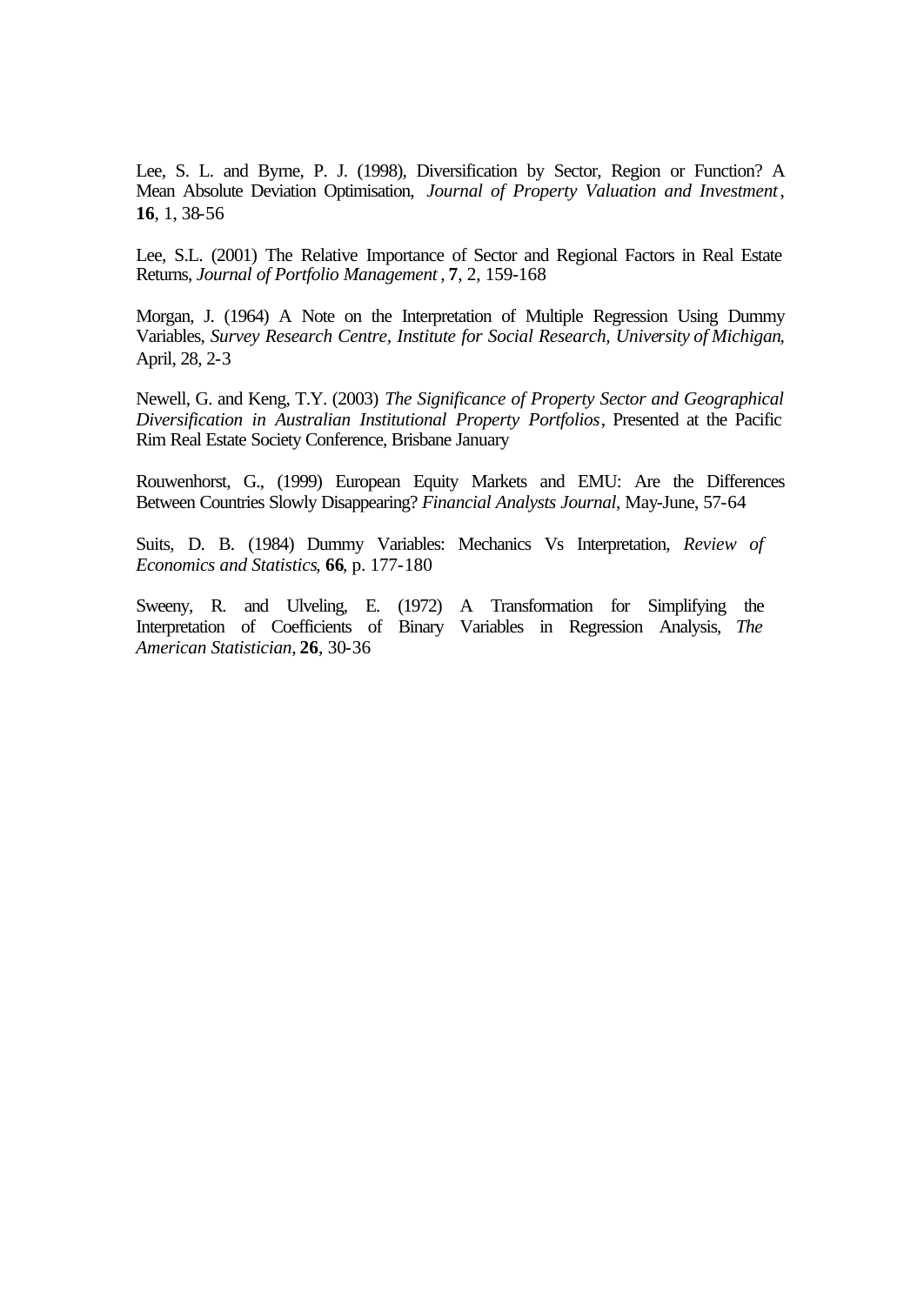

**Figure 1: Moving Average National, Sector and Regional MADs**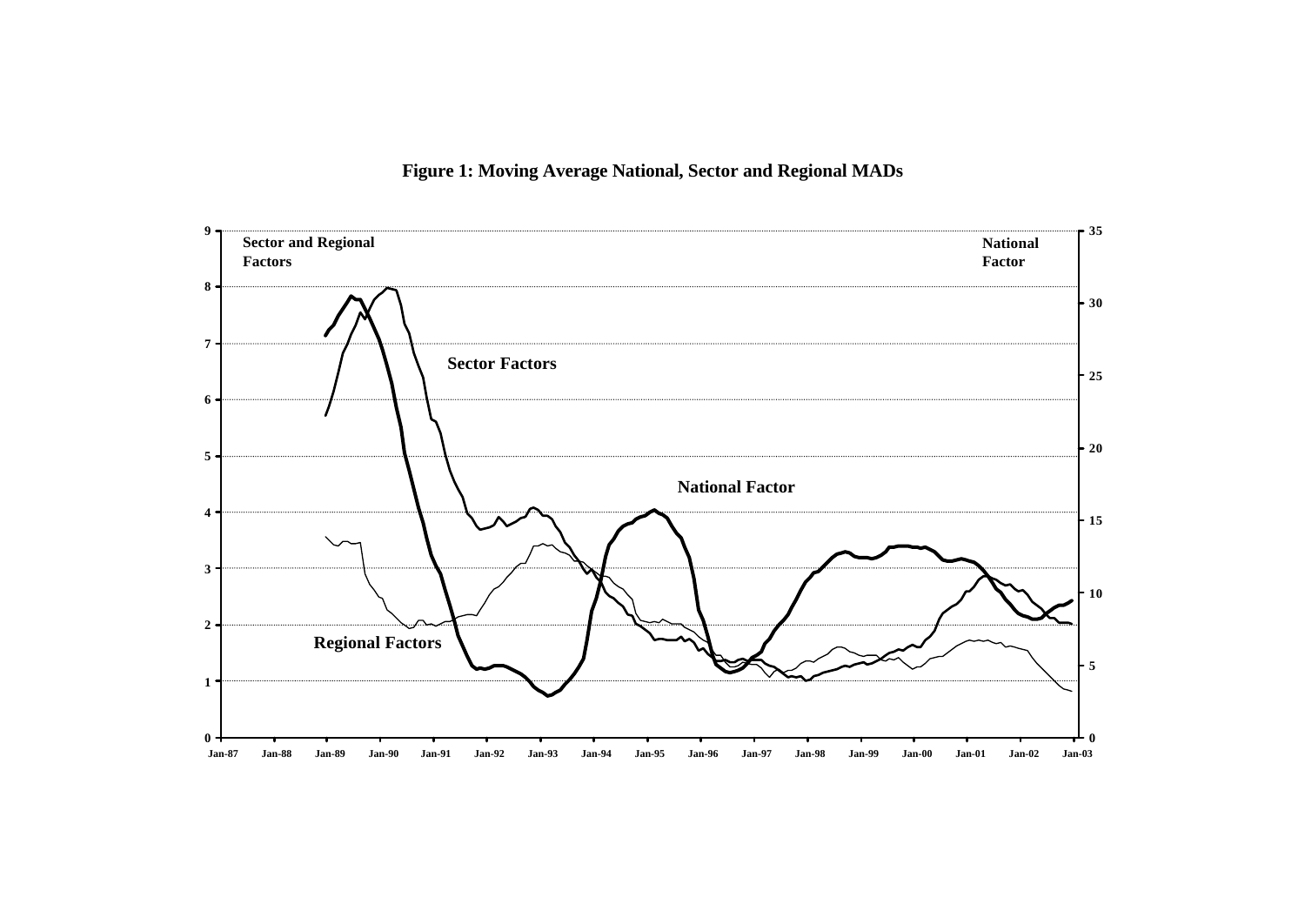# **Figure 2: The Ratio of Sector to Regional MADs**

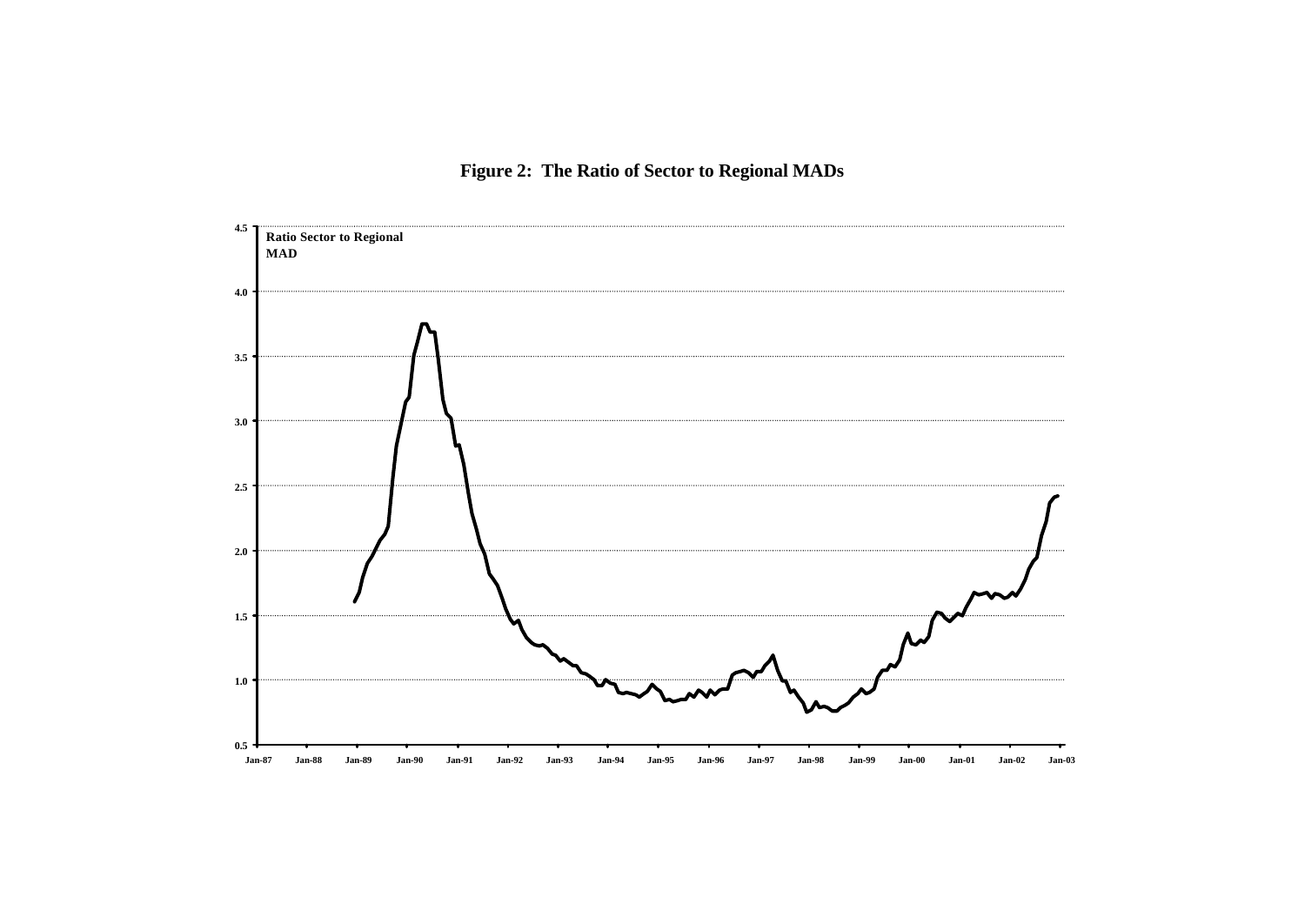# **Sector and Regional Variances % per annum squared** M **Sector Factors**

**25**

**30**

**35**

**40**

**45**

# **Figure 3: Moving Averages of Sector and Regional Variances**